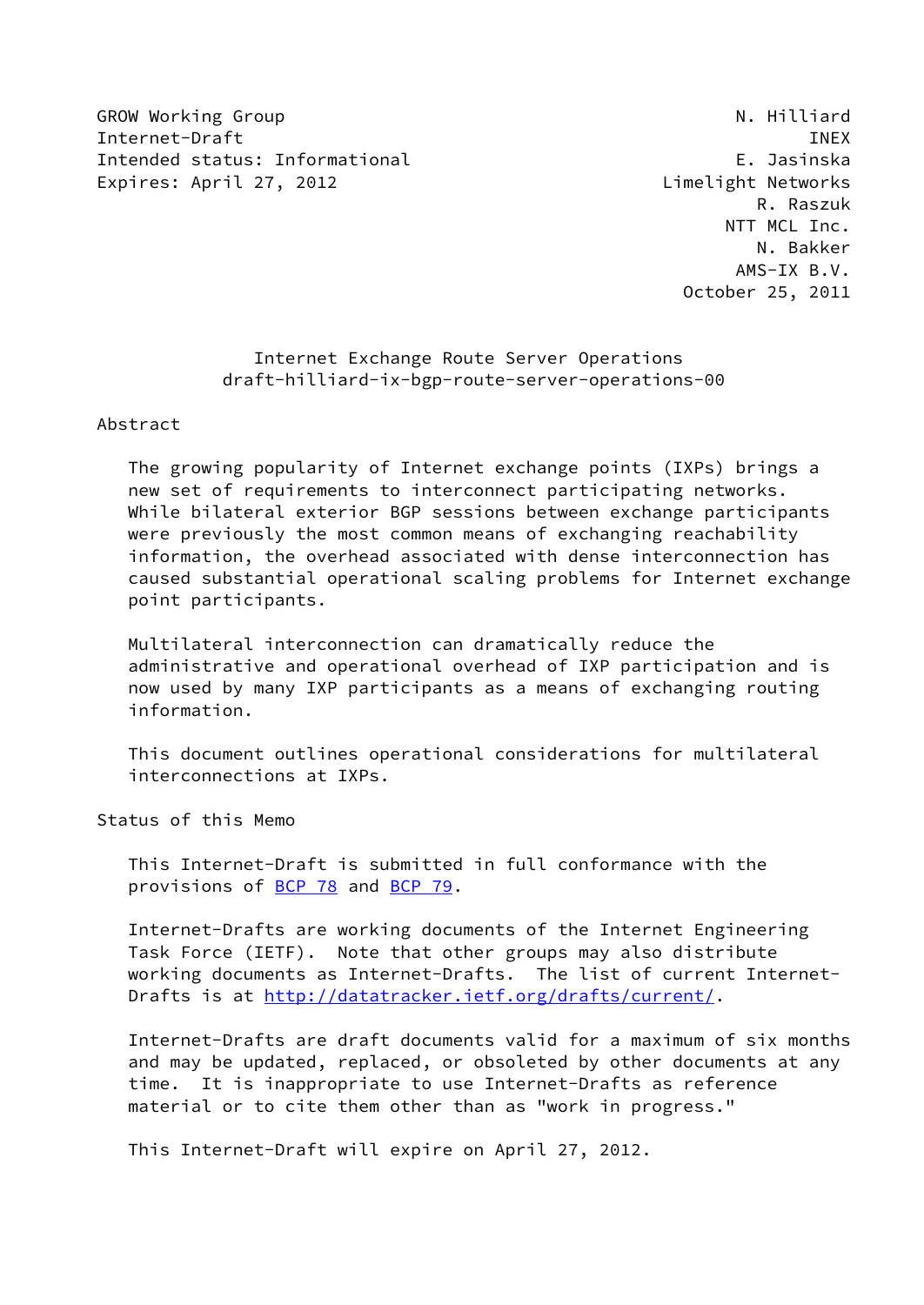Internet-Draft IX BGP Route Server Operations October 2011

#### Copyright Notice

 Copyright (c) 2011 IETF Trust and the persons identified as the document authors. All rights reserved.

This document is subject to **[BCP 78](https://datatracker.ietf.org/doc/pdf/bcp78)** and the IETF Trust's Legal Provisions Relating to IETF Documents [\(http://trustee.ietf.org/license-info](http://trustee.ietf.org/license-info)) in effect on the date of publication of this document. Please review these documents carefully, as they describe your rights and restrictions with respect to this document. Code Components extracted from this document must include Simplified BSD License text as described in Section 4.e of the Trust Legal Provisions and are provided without warranty as described in the Simplified BSD License.

# Table of Contents

| 1.                                                                          |  |  |
|-----------------------------------------------------------------------------|--|--|
| Notational Conventions 3<br>1.1.                                            |  |  |
| Bilateral Interconnection <u>3</u><br>2.                                    |  |  |
| Multilateral Interconnection $\frac{4}{5}$<br>$\overline{3}$ .              |  |  |
| $\frac{4}{1}$ . Operational Considerations for Route Server Installations 5 |  |  |
|                                                                             |  |  |
|                                                                             |  |  |
| 4.2.1. Tackling Scaling Issues 6                                            |  |  |
| $4.2.1.1.$ View Merging and Decomposition 6                                 |  |  |
| 4.2.1.2. Destination Splitting 7                                            |  |  |
| 4.2.1.3. NEXT_HOP Resolution 7                                              |  |  |
| $\underline{4.3}$ . NLRI Leakage Mitigation 8                               |  |  |
| 4.4. Route Server Redundancy 8                                              |  |  |
| $\underline{4.5}$ . AS_PATH Consistency Check 9                             |  |  |
| 4.6. Export Routing Policies 9                                              |  |  |
| 4.6.1. BGP Communities 9                                                    |  |  |
| $\underline{4.6.2}$ . Internet Routing Registry 9                           |  |  |
| 4.6.3. Client-accessible Databases 10                                       |  |  |
| Security Considerations 10<br>$\overline{5}$ .                              |  |  |
|                                                                             |  |  |
| 6.                                                                          |  |  |
| 7.                                                                          |  |  |
| 8.                                                                          |  |  |
| 8.1. Normative References 10                                                |  |  |
| <u>8.2</u> . Informative References 11                                      |  |  |
|                                                                             |  |  |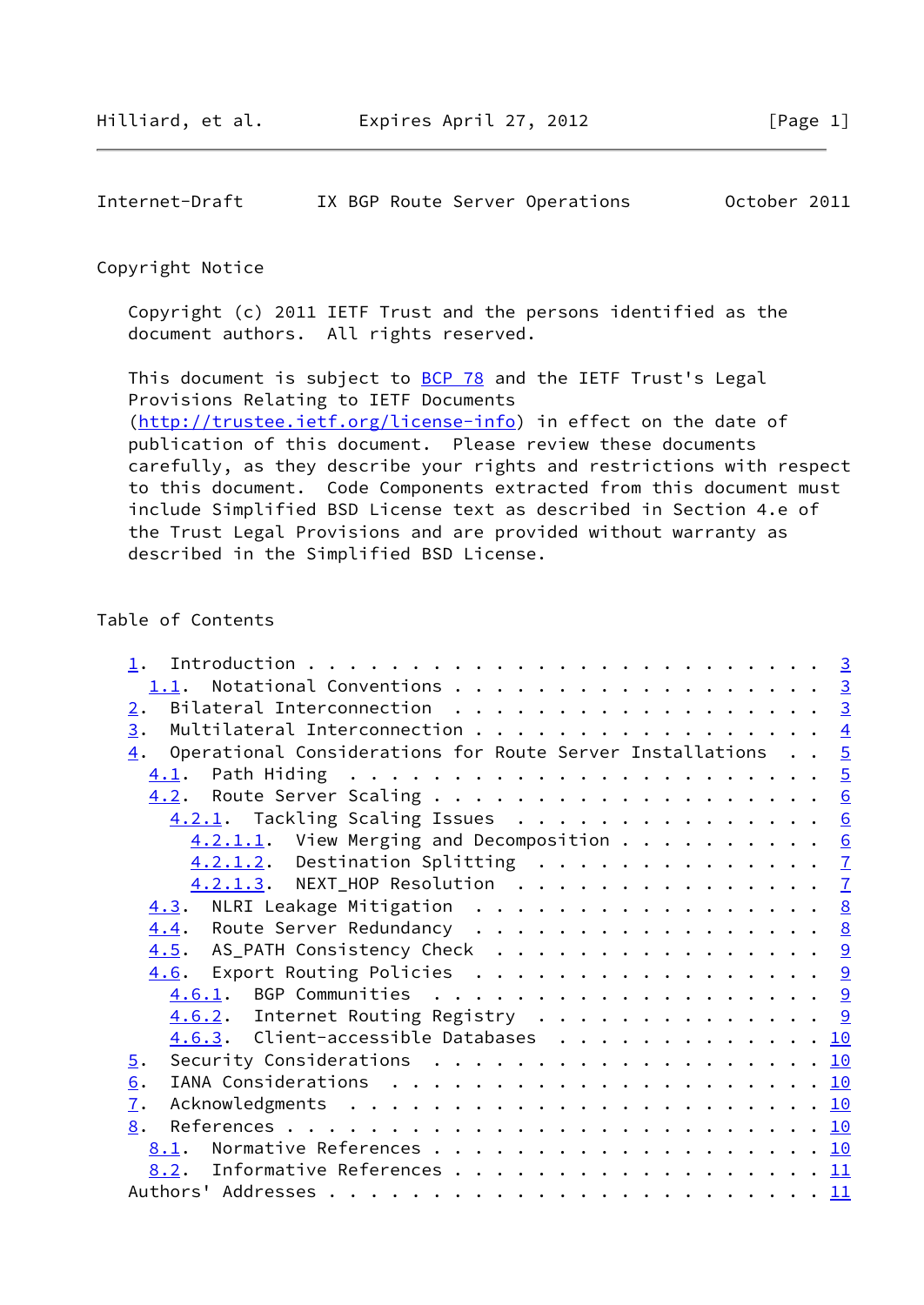Hilliard, et al. Expires April 27, 2012 [Page 2]

<span id="page-2-1"></span>Internet-Draft IX BGP Route Server Operations October 2011

#### <span id="page-2-0"></span>[1](#page-2-0). Introduction

 Internet exchange points (IXPs) provide IP data interconnection facilities for their participants, typically using shared Layer-2 networking media such as Ethernet. The Border Gateway Protocol (BGP) [\[RFC4271](https://datatracker.ietf.org/doc/pdf/rfc4271)], an inter-Autonomous System routing protocol, is commonly used to facilitate exchange of network reachability information over such media.

BGP route servers  $[I-D.java is <sub>1</sub> - <sub>1</sub> - <sub>1</sub> - <sub>1</sub> - <sub>1</sub> - <sub>1</sub> - <sub>1</sub> - <sub>1</sub> - <sub>1</sub> - <sub>1</sub> - <sub>1</sub> - <sub>1</sub> - <sub>1</sub> - <sub>1</sub> - <sub>1</sub> - <sub>1</sub> - <sub>1</sub> - <sub>1</sub> - <sub>1</sub> - <sub>1</sub> - <sub>1</sub> - <sub>1</sub> - <sub>1</sub> - <sub>1</sub> - <sub>1</sub>$  deployed by IXP operators to provide a simple and convenient means of interconnecting IXP participants with each other. A route server redistributes prefixes received from its BGP clients to other clients according to a pre-specified policy, and it can be viewed as similar to an eBGP equivalent of an iBGP [\[RFC4456](https://datatracker.ietf.org/doc/pdf/rfc4456)] route reflector.

 Route servers at IXPs require careful management and it is important for route server operators to thoroughly understand both how they work and what their limitations are. In this document, we discuss several issues of direct operational relevance to route server operators, and provide a number of recommendations to help route server operators provision a reliable multilateral interconnection service.

## <span id="page-2-2"></span>[1.1](#page-2-2). Notational Conventions

 The key words "MUST", "MUST NOT", "REQUIRED", "SHALL", "SHALL NOT", "SHOULD", "SHOULD NOT", "RECOMMENDED", "NOT RECOMMENDED", "MAY", and "OPTIONAL" in this document are to be interpreted as described in  $[REC2119]$ .

## <span id="page-2-3"></span>[2](#page-2-3). Bilateral Interconnection

 Bilateral interconnection is a method of interconnecting routers using individual BGP sessions between each participant router on an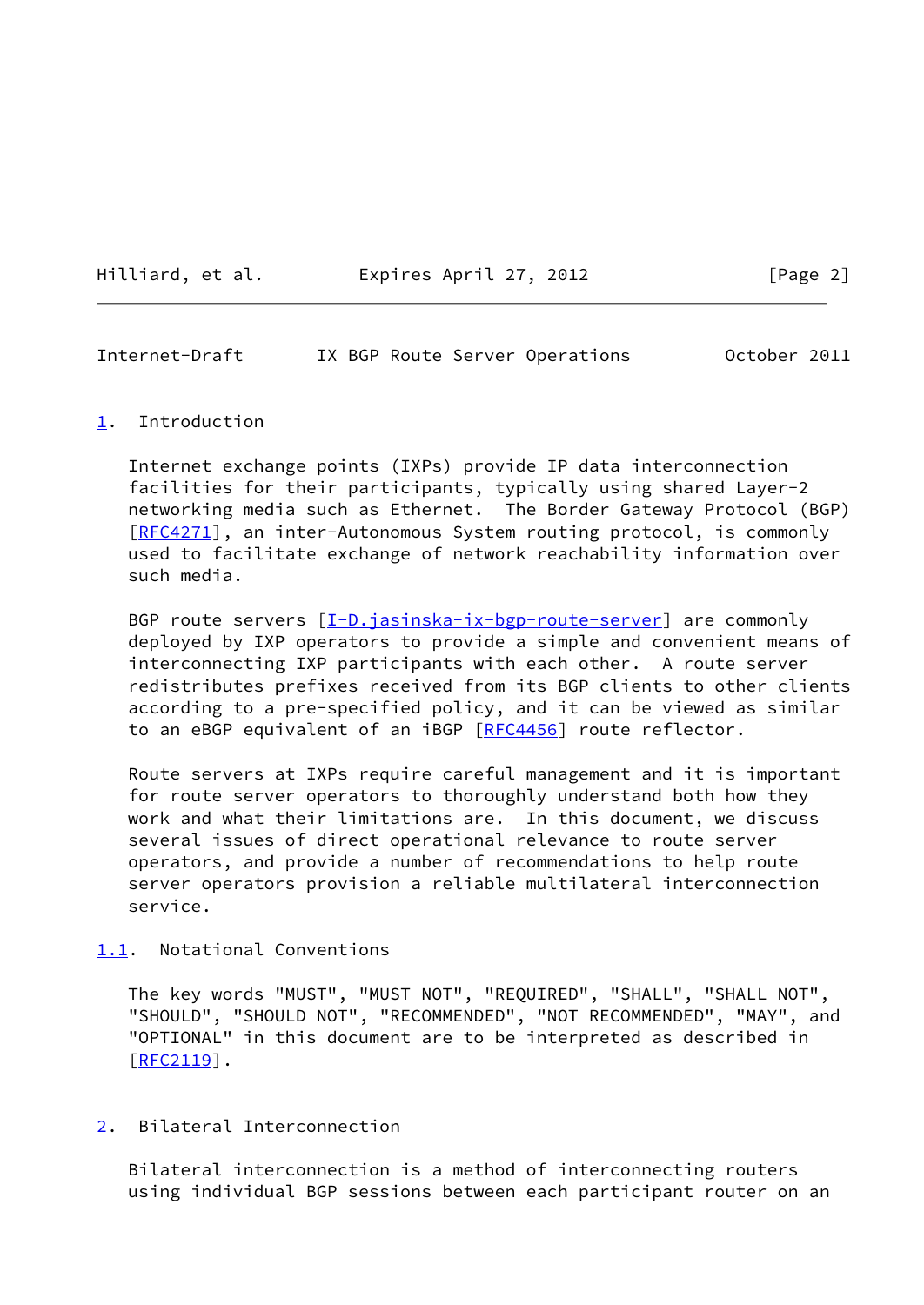IXP, in order to exchange reachability information. While interconnection policies vary from participant to participant, most IXPs have significant numbers of participants who see value in interconnecting with as many other exchange participants as possible. In order for an IXP participant to implement a dense interconnection policy, it is necessary for the participant to liaise with each of their intended interconnection partners. If this partner agrees to interconnect, then both participants' routers must be configured with a BGP session to exchange network reachability information. If each exchange participant interconnects with each other participant, a full mesh of BGP sessions is needed, as shown in Figure 1.

| Hilliard, et al. | Expires April 27, 2012 | [Page 3] |
|------------------|------------------------|----------|
|------------------|------------------------|----------|

<span id="page-3-0"></span>

Internet-Draft IX BGP Route Server Operations October 2011

 $\mathbf{C}$  :  $\mathbf{C}$   $\mathbf{C}$  :  $\mathbf{C}$   $\mathbf{C}$   $\mathbf{C}$   $\mathbf{C}$   $\mathbf{C}$   $\mathbf{C}$   $\mathbf{C}$   $\mathbf{C}$   $\mathbf{C}$   $\mathbf{C}$   $\mathbf{C}$   $\mathbf{C}$   $\mathbf{C}$   $\mathbf{C}$   $\mathbf{C}$   $\mathbf{C}$   $\mathbf{C}$   $\mathbf{C}$   $\mathbf{C}$   $\mathbf{C}$   $\mathbf{C}$   $\mathbf{C}$  :  $\mathbf{C}$   $\mathbf{C}$   $\mathbf{C}$   $\mathbf{C}$   $\mathbf{C}$   $\mathbf{C}$   $\mathbf{C}$   $\mathbf{C}$   $\mathbf{C}$   $\mathbf{C}$   $\mathbf{C}$   $\mathbf{C}$   $\mathbf{C}$   $\mathbf{C}$   $\mathbf{C}$   $\mathbf{C}$   $\mathbf{C}$   $\mathbf{C}$   $\mathbf{C}$   $\mathbf{C}$   $\mathbf{C}$   $\mathbf{C}$   $\mathbf{C}$   $\math$  : IXP | \/ | :  $\mathbf{C}$  :  $\mathbf{A}$   $\mathbf{A}$   $\mathbf{A}$   $\mathbf{A}$   $\mathbf{A}$   $\mathbf{A}$   $\mathbf{A}$   $\mathbf{A}$   $\mathbf{A}$   $\mathbf{A}$   $\mathbf{A}$   $\mathbf{A}$   $\mathbf{A}$   $\mathbf{A}$   $\mathbf{A}$   $\mathbf{A}$   $\mathbf{A}$   $\mathbf{A}$   $\mathbf{A}$   $\mathbf{A}$   $\mathbf{A}$   $\mathbf{A}$   $\mathbf{A}$   $\math$ :  $| / \setminus |$  : \_|\_/\_\_\_\_\\_|\_ : : / \ / \ :  $\left| . . \right|$  AS3  $\left| . . \right|$  AS4  $\left| . . \right|$ 

Figure 1: Full-Mesh Interconnection at an IXP

 Figure 1 depicts an IXP platform with four connected routers, administered by four separate exchange participants, each of them with a locally unique autonomous system number: AS1, AS2, AS3 and AS4. Each of these four participants wishes to exchange traffic with all other participants; this is accomplished by configuring a full mesh of BGP sessions on each router connected to the exchange, resulting in 6 BGP sessions across the IXP fabric.

 The number of BGP sessions at an exchange has an upper bound of  $n*(n-1)/2$ , where n is the number of routers at the exchange. As many exchanges have relatively large numbers of participating networks, the quadratic scaling requirements of dense interconnection tend to cause high operational and administrative overhead. Consequently,

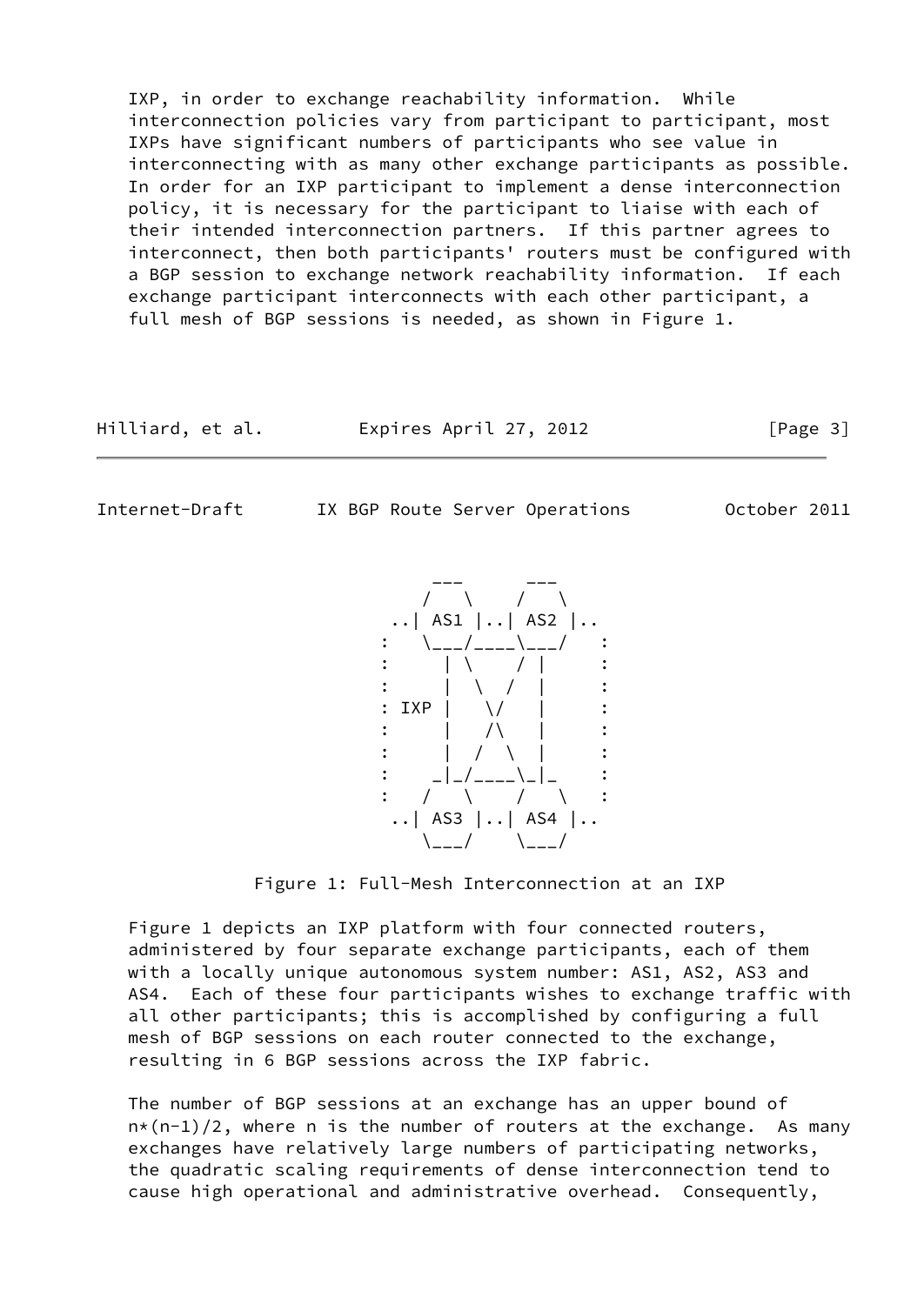new participants to an IXP require significant initial resourcing in order to gain value from their IXP connection, while existing exchange participants need to commit ongoing resources in order to benefit from interconnecting with these new participants.

# <span id="page-4-0"></span>[3](#page-4-0). Multilateral Interconnection

 Multilateral interconnection is implemented using a route server configured to use BGP to distribute network layer reachability information (NLRI) among all client routers. The route server preserves the BGP NEXT\_HOP attribute from all received NLRI UPDATE messages, and passes these messages with unchanged NEXT HOP to its route server clients, according to its configured routing policy, as described in [\[I-D.jasinska-ix-bgp-route-server](#page-11-3)]. Using this method of exchanging NLRI messages, an IXP participant router can receive an aggregated list of prefixes from all other route server clients using a single BGP session to the route server instead of depending on BGP sessions with each other router at the exchange. This reduces the

| Hilliard, et al. | Expires April 27, 2012 | [Page 4] |
|------------------|------------------------|----------|
|------------------|------------------------|----------|

<span id="page-4-1"></span>Internet-Draft IX BGP Route Server Operations October 2011

overall number of BGP sessions at an Internet exchange from  $n*(n-1)/2$ to n, where n is the number of routers at the exchange.

 Although a route server uses BGP to exchange reachability information with each of its clients, it does not forward traffic itself and is therefore not a router.

 In practical terms, this allows dense interconnection between IXP participants with low administrative overhead and significantly simpler and smaller router configurations. In particular, new IXP participants benefit from immediate and extensive interconnection, while existing route server participants receive reachability information from these new participants without necessarily having to modify their configurations.

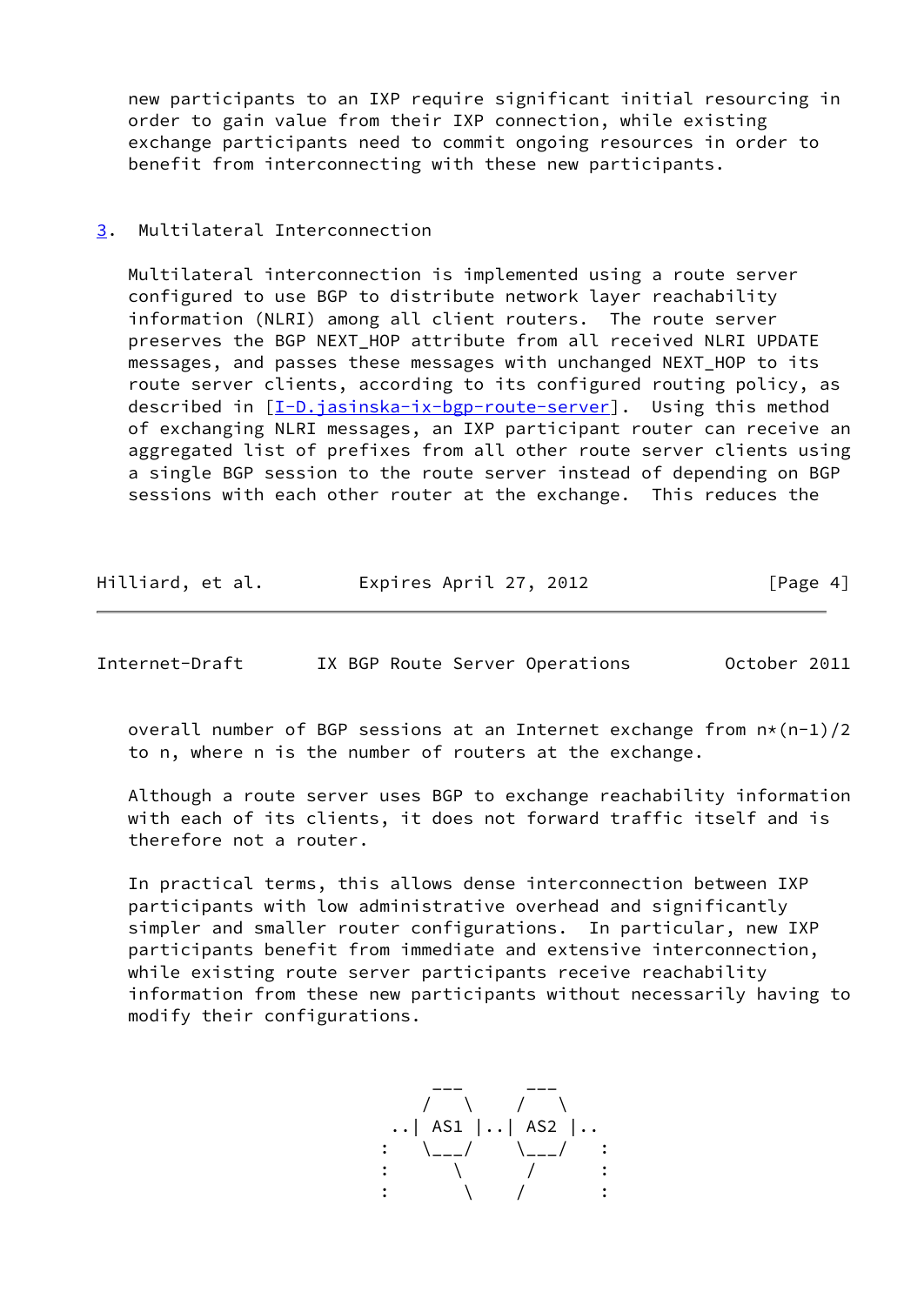

Figure 2: IXP-based Interconnection with Route Server

 As illustrated in Figure 2, each router on the IXP fabric requires only a single BGP session to the route server, from which it can receive reachability information for all other routers on the IXP which also connect to the route server.

<span id="page-5-0"></span>[4](#page-5-0). Operational Considerations for Route Server Installations

<span id="page-5-1"></span>[4.1](#page-5-1). Path Hiding

"Path hiding" is a term used in [\[I-D.jasinska-ix-bgp-route-server](#page-11-3)] to describe the process whereby a route server may mask individual paths by applying conflicting routing policies to its Loc-RIB. When this

| Hilliard, et al. | Expires April 27, 2012 | [Page 5] |
|------------------|------------------------|----------|
|                  |                        |          |

<span id="page-5-3"></span>Internet-Draft IX BGP Route Server Operations October 2011

 happens, route server clients receive incomplete information from the route server about network reachability.

 There are several approaches which may be used to mitigate against the effect of path hiding; these are described in [\[I-D.jasinska-ix-bgp-route-server](#page-11-3)]. However, the only method which does not require explicit support from the route server client is for the route server itself to maintain a individual Loc-RIB for each client.

<span id="page-5-2"></span>[4.2](#page-5-2). Route Server Scaling

 While deployment of multiple Loc-RIBs on the route server presents a simple way to avoid the path hiding problem noted in Section  $4.1$ , this approach requires significantly more computing resources on the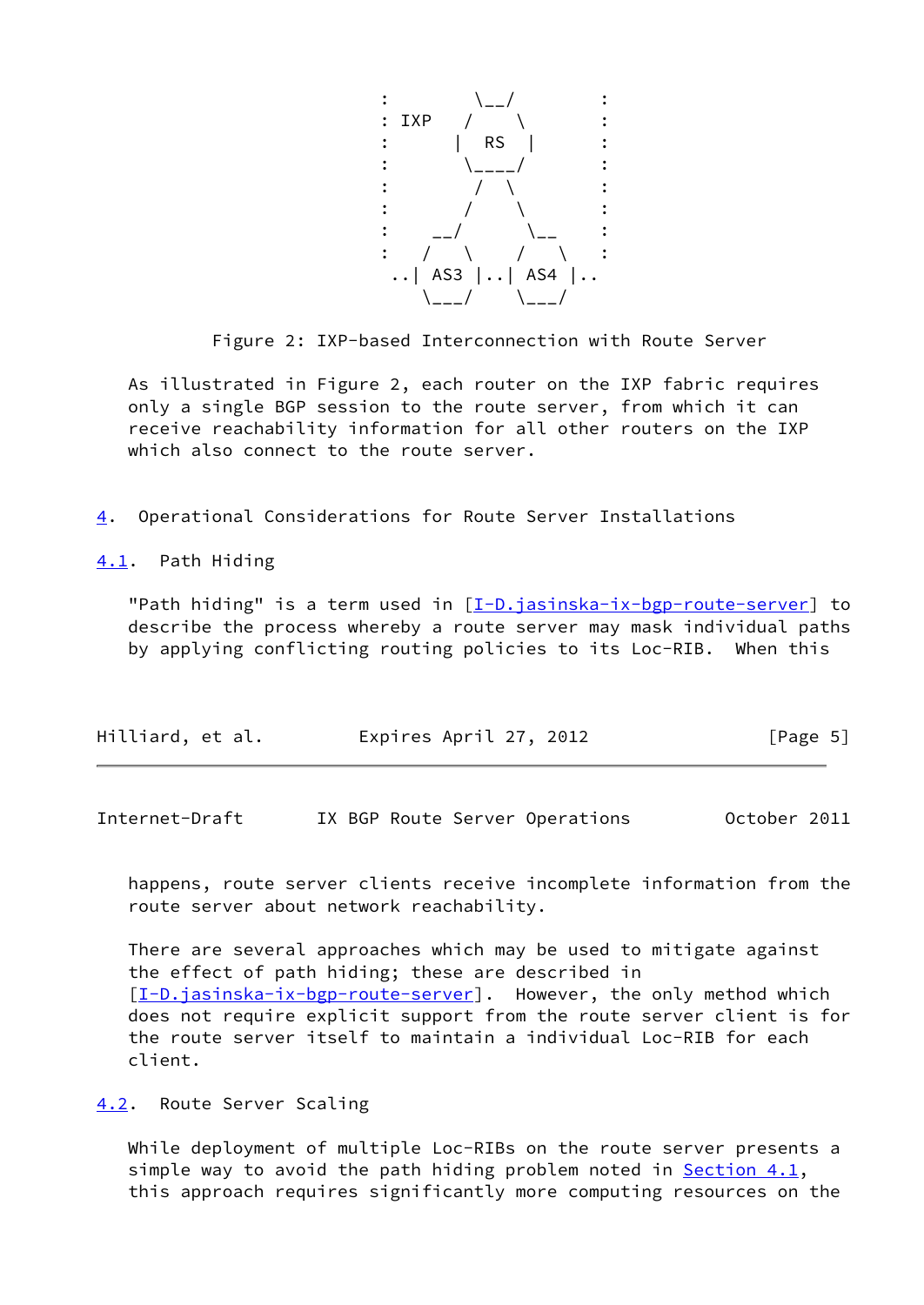route server than where a single Loc-RIB is deployed for all clients. As the [\[RFC4271](https://datatracker.ietf.org/doc/pdf/rfc4271)] Decision Process must be applied to all Loc-RIBs deployed on the route server, both CPU and memory requirements on the host computer scale approximately according to  $O(P \times N)$ , where P is the total number of unique paths received by the route server and N is the number of route server clients which require a unique Loc-RIB. As this is a super-linear scaling relationship, large route servers may derive benefit from deploying per-client Loc-RIBs only where they are required.

 Regardless of any Loc-RIB optimization implemented, the route server's control plane bandwidth requirements will scale according to  $O(P \star N)$ , where P is the total number of unique paths received by the route server and N is the total number of route server clients. In the case where P\_avg (the arithmetic mean number of unique paths received per route server client) remains roughly constant even as the number of connected clients increases, this relationship can be rewritten as  $O((P_{avg} * N) * N)$  or  $O(N^2)$ . This quadratic upper bound on the network traffic requirements indicates that the route server model will not scale to arbitrarily large sizes.

<span id="page-6-0"></span>[4.2.1](#page-6-0). Tackling Scaling Issues

 The network traffic scaling issue presents significant difficulties with no clear solution - ultimately, each client must receive a UPDATE for each unique prefix received by the route server. However, there are several potential methods for dealing with the CPU and memory resource requirements of route servers.

<span id="page-6-1"></span>[4.2.1.1](#page-6-1). View Merging and Decomposition

View merging and decomposition, outlined in [\[RS-ARCH](#page-11-4)], describes a method of optimising memory and CPU requirements where multiple route

| Hilliard, et al. | Expires April 27, 2012 | [Page 6] |
|------------------|------------------------|----------|
|------------------|------------------------|----------|

<span id="page-6-2"></span>Internet-Draft IX BGP Route Server Operations October 2011

 server clients are subject to exactly the same routing policies. In this situation, the multiple Loc-RIB views required by each client are merged into a single view.

 There are several variations of this approach. If the route server operator has prior knowledge of interconnection relationships between route server clients, then the operator may configure separate Loc- RIBs only for route server clients with unique outbound routing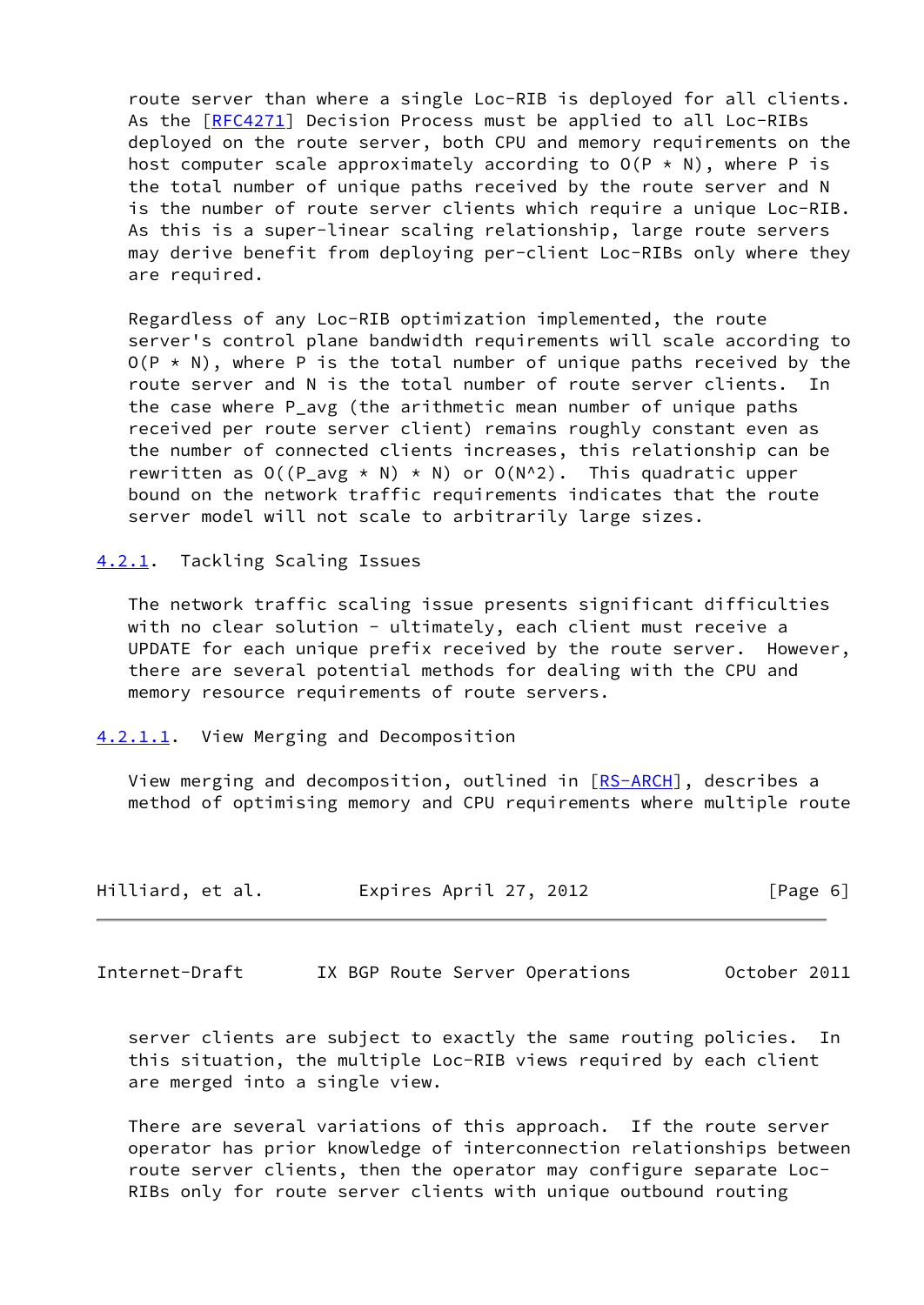policies. As this approach requires prior knowledge of interconnection relationships, the route server operator must depend on each client sharing their interconnection policies, either in a internal provisioning database controlled by the operator, or else in an external data store such as an Internet Routing Registry Database.

 Conversely, the route server implementation itself may implement view decomposition by creating virtual Loc-RIBs based on a single in memory master Loc-RIB, with delta differences for each prefix subject to different routing policies. This allows a more granular and flexible approach to the problem of Loc-RIB scaling, at the expense of requiring a more complex in-memory Loc-RIB structure.

 Whatever method of view merging and decomposition is chosen on a route server, pathological edge cases can be created whereby they will scale no better than fully non-optimised per-client Loc-RIBs. However, as most route server clients connect to a route server for the purposes of reducing overhead, rather than implementing complex per-client routing policies, edge cases tend not to arise in practice.

#### <span id="page-7-0"></span>[4.2.1.2](#page-7-0). Destination Splitting

Destination splitting, also described in [\[RS-ARCH](#page-11-4)], describes a method for route server clients to connect to multiple route servers and to send non-overlapping sets of prefixes to each route server. As each route server computes the best path for its own set of prefixes, the quadratic scaling requirement operates on multiple smaller sets of prefixes. This reduces the overall computational and memory requirements for managing multiple Loc-RIBs and performing the best-path calculation on each. In order for this method to perform well, destination splitting would require significant co-ordination between the route server operator and each route server client. In practice, such levels of co-ordination are unlikely to work successfully, thereby diminishing the value of this approach.

#### <span id="page-7-1"></span>[4.2.1.3](#page-7-1). NEXT HOP Resolution

 As route servers are usually deployed at IXPs which use flat layer 2 networks, recursive resolution of the NEXT\_HOP attribute is generally

| Hilliard, et al. | Expires April 27, 2012 | [Page 7] |
|------------------|------------------------|----------|
|------------------|------------------------|----------|

<span id="page-7-2"></span>Internet-Draft IX BGP Route Server Operations October 2011

not required, and can be replaced by a simple check to ensure that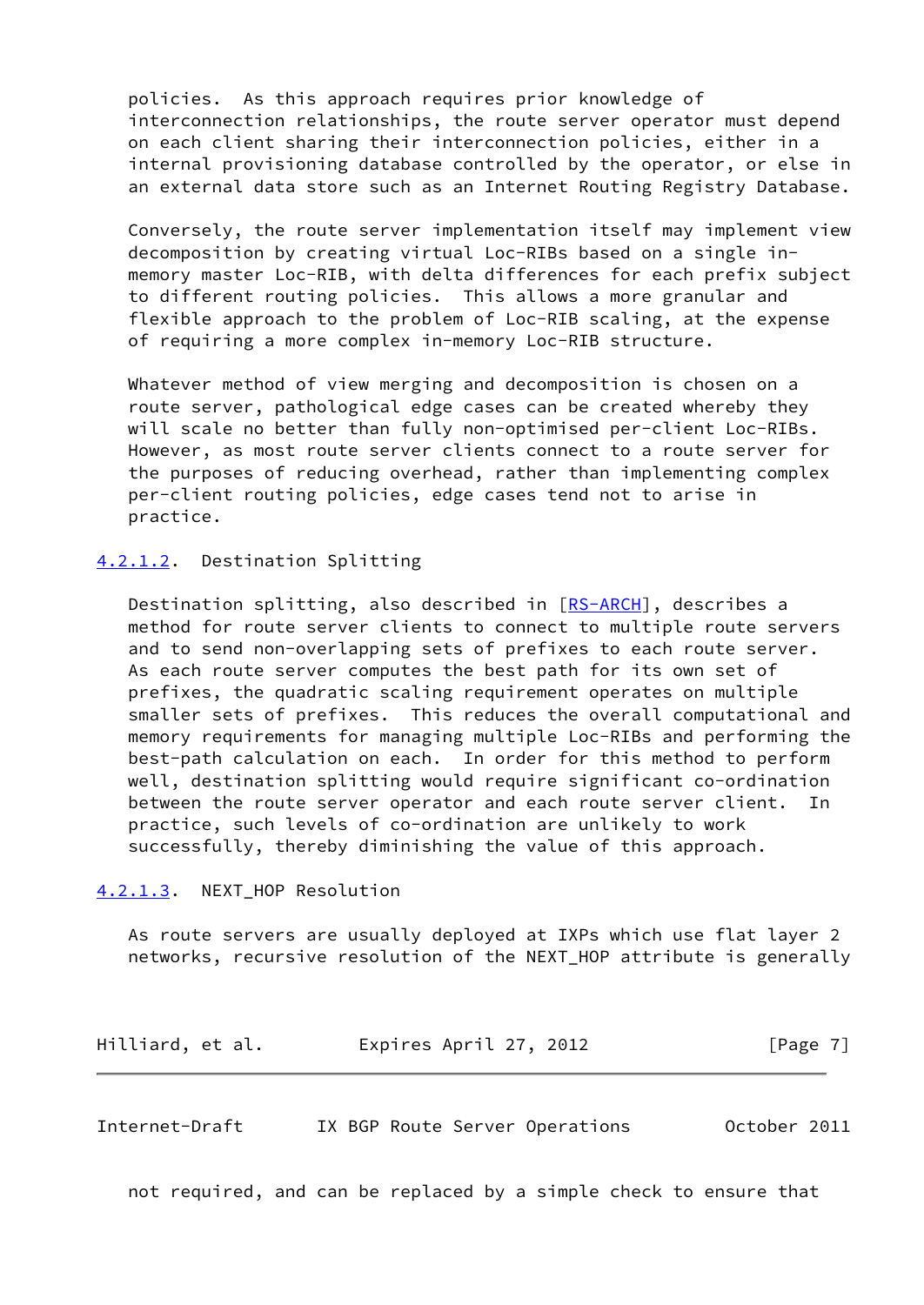the NEXT HOP value for each prefix is a network address on the IXP LAN's IP address range.

## <span id="page-8-0"></span>[4.3](#page-8-0). NLRI Leakage Mitigation

 NLRI leakage occurs when a BGP client unintentionally distributes NLRI UPDATE messages to one or more neighboring BGP routers. leakage of this form to a route server can cause connectivity problems at an IXP if each route server client is configured to accept all prefix UPDATE messages from the route server. It is therefore RECOMMENDED when deploying route servers that, due to the potential for collateral damage caused by NLRI leakage, route server operators deploy NLRI leakage mitigation measures in order to prevent unintentional prefix announcements or else limit the scale of any such leak. Although not foolproof, per-client inbound prefix limits can restrict the damage caused by prefix leakage in many cases. Per client inbound prefix filtering on the route server is a more deterministic and usually more reliable means of preventing prefix leakage, but requires more administrative resources to maintain properly.

 If a route server operator implements per-client inbound prefix filtering, then it is RECOMMENDED that the operator also builds in mechanisms to automatically compare the Adj-RIB-In received from each client with the inbound prefix lists configured for those clients. Naturally, it is the responsibility of the route server client to ensure that their stated prefix list is compatible with what they announce to an IXP route server. However, many network operators do not carefully manage their published routing policies and it is not uncommon to see significant variation between the two sets of prefixes. Route server operator visibility into this discrepancy can provide significant advantages to both operator and client.

# <span id="page-8-1"></span>[4.4](#page-8-1). Route Server Redundancy

 As the purpose of an IXP route server implementation is to provide a reliable reachability brokerage service, it is RECOMMENDED that exchange operators who implement route server systems provision multiple route servers on each shared Layer-2 domain. There is no requirement to use the same BGP implementation or operating system for each route server on the IXP fabric; however, it is RECOMMENDED that where an operator provisions more than a single server on the same shared Layer-2 domain, each route server implementation be configured equivalently and in such a manner that the path reachability information from each system is identical.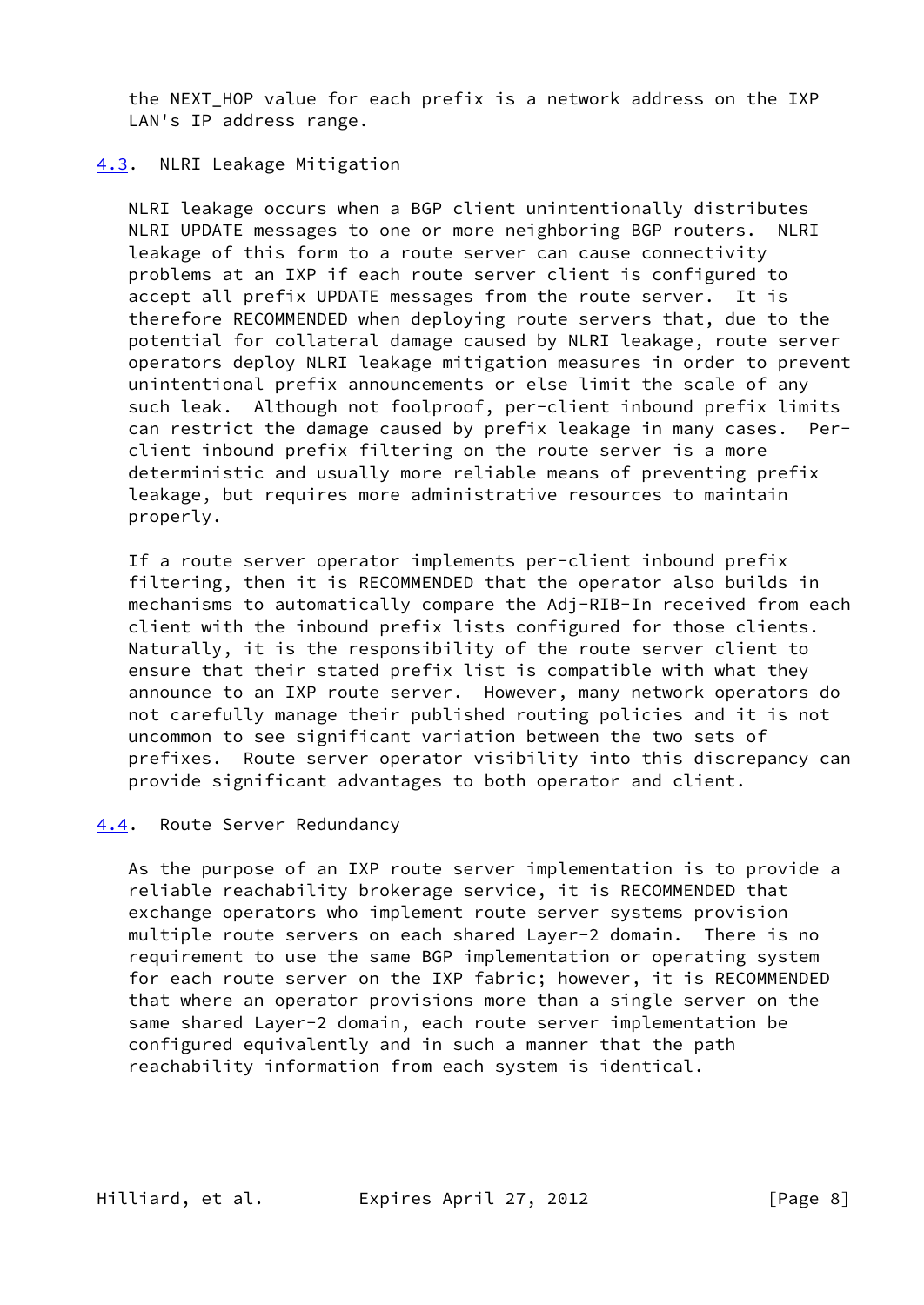## <span id="page-9-1"></span><span id="page-9-0"></span>[4.5](#page-9-0). AS\_PATH Consistency Check

 [RFC4271] requires that every BGP speaker which advertises a route to another external BGP speaker prepends its own AS number as the last element of the AS\_PATH sequence. Therefore the leftmost AS in an AS PATH attribute should be equal to the autonomous system number of the BGP speaker which sent the UPDATE message.

As  $[I-D.ijasinska-ix-bgp-route-server]$  suggests that route servers should not modify the AS\_PATH attribute, a consistency check on the AS\_PATH of an UPDATE received by a route server client would normally fail. It is therefore RECOMMENDED that route server clients disable the AS\_PATH consistency check towards the route server.

## <span id="page-9-2"></span>[4.6](#page-9-2). Export Routing Policies

 Policy filtering is commonly implemented on route servers to provide prefix distribution control mechanisms for route server clients. A route server "export" policy is a policy which affects prefixes sent from the route server to a route server client. Several different strategies are commonly used for implementing route server export policies.

## <span id="page-9-3"></span>[4.6.1](#page-9-3). BGP Communities

Prefixes sent to the route server are tagged with specific [[RFC1997\]](https://datatracker.ietf.org/doc/pdf/rfc1997) or [[RFC4360\]](https://datatracker.ietf.org/doc/pdf/rfc4360) BGP community attributes, based on pre-defined values agreed between the operator and all client. Based on these community tags, prefixes may be propagated to all other clients, a subset of clients, or none. This mechanism allows route server clients to instruct the route server to implement per-client export routing policies.

 As both standard and extended BGP communities values are restricted to 6 octets, the route server operator should take care to ensure that the predefined BGP community values mechanism used on their route server is compatible with [\[RFC4893](https://datatracker.ietf.org/doc/pdf/rfc4893)] 4-octet autonomous system numbers.

### <span id="page-9-4"></span>[4.6.2](#page-9-4). Internet Routing Registry

 Internet Routing Registry databases (IRRDBs) may be used by route server operators to implement construct per-client routing policies. [\[RFC2622](https://datatracker.ietf.org/doc/pdf/rfc2622)] Routing Policy Specification Language (RPSL) provides an comprehensive grammar for describing interconnection relationships, and several toolsets exist which can be used to translate RPSL policy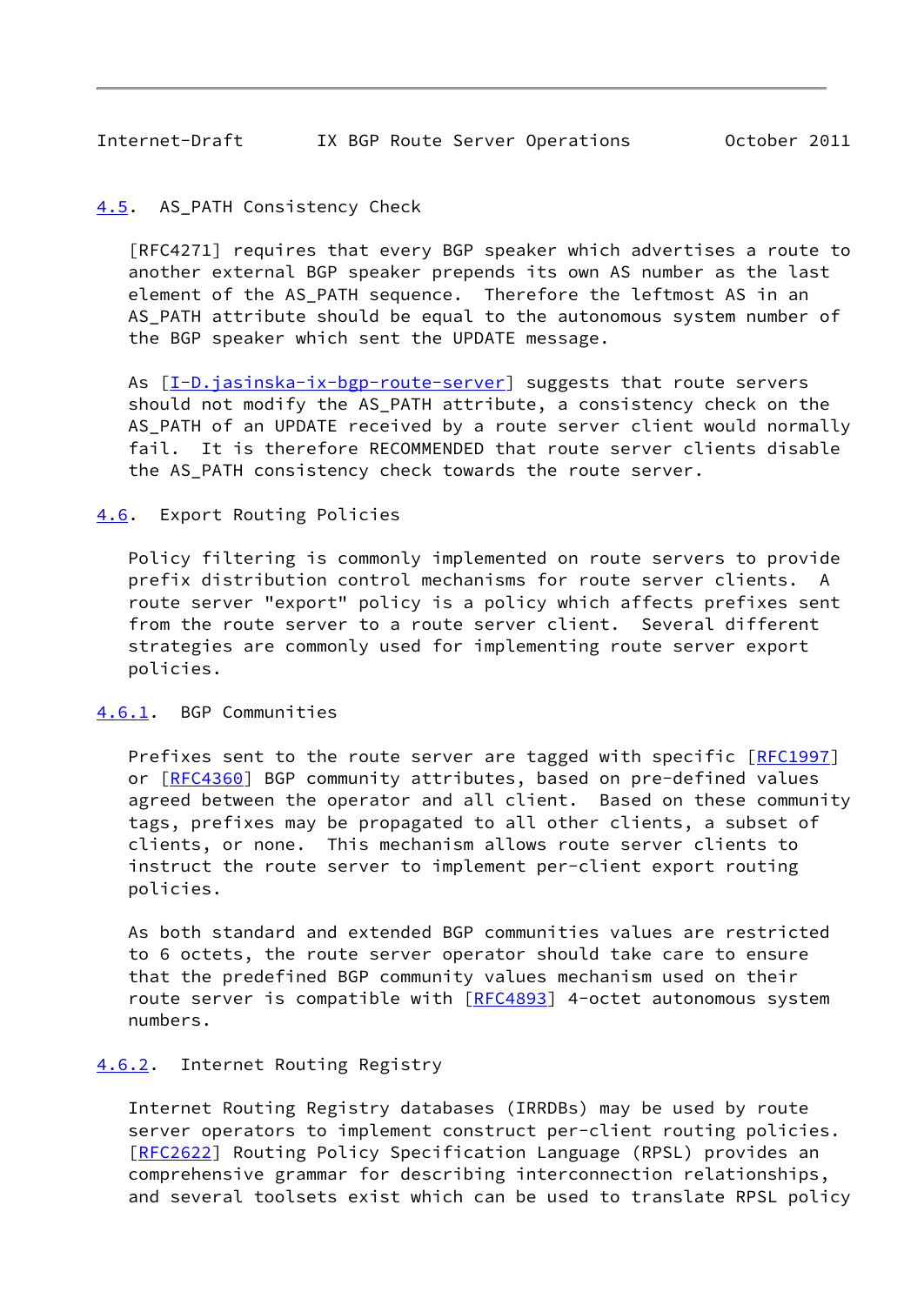description into route server configurations.

Hilliard, et al. Expires April 27, 2012 [Page 9]

<span id="page-10-1"></span>Internet-Draft IX BGP Route Server Operations October 2011

## <span id="page-10-0"></span>[4.6.3](#page-10-0). Client-accessible Databases

 Should the route server operator not wish to use either BGP community tags or the public IRRDBs for implementing client export policies, they may implement their own routing policy database system for managing their clients' requirements. A database of this form SHOULD allow a route server client operator to update their routing policy and provide a mechanism for allowing the client to specify whether they wish to exchange all their prefixes with any other route server client. Optionally, the implementation may allow a client to specify unique routing policies for individual prefixes over which they have routing policy control.

<span id="page-10-2"></span>[5](#page-10-2). Security Considerations

 On route server installations which do not employ path hiding mitigation techniques, the path hiding problem outlined in section [Section 4.1](#page-5-1) can be used in certain circumstances to proactively block third party prefix announcements from other route server clients.

<span id="page-10-3"></span>[6](#page-10-3). IANA Considerations

There are no IANA considerations.

# <span id="page-10-4"></span>[7](#page-10-4). Acknowledgments

 The authors would like to thank Chris Hall, Ryan Bickhart and Steven Bakker for their valuable input.

 In addition, the authors would like to acknowledge the developers of BIRD, OpenBGPD and Quagga, whose open source BGP implementations include route server capabilities which are compliant with this document.

## <span id="page-10-5"></span>[8](#page-10-5). References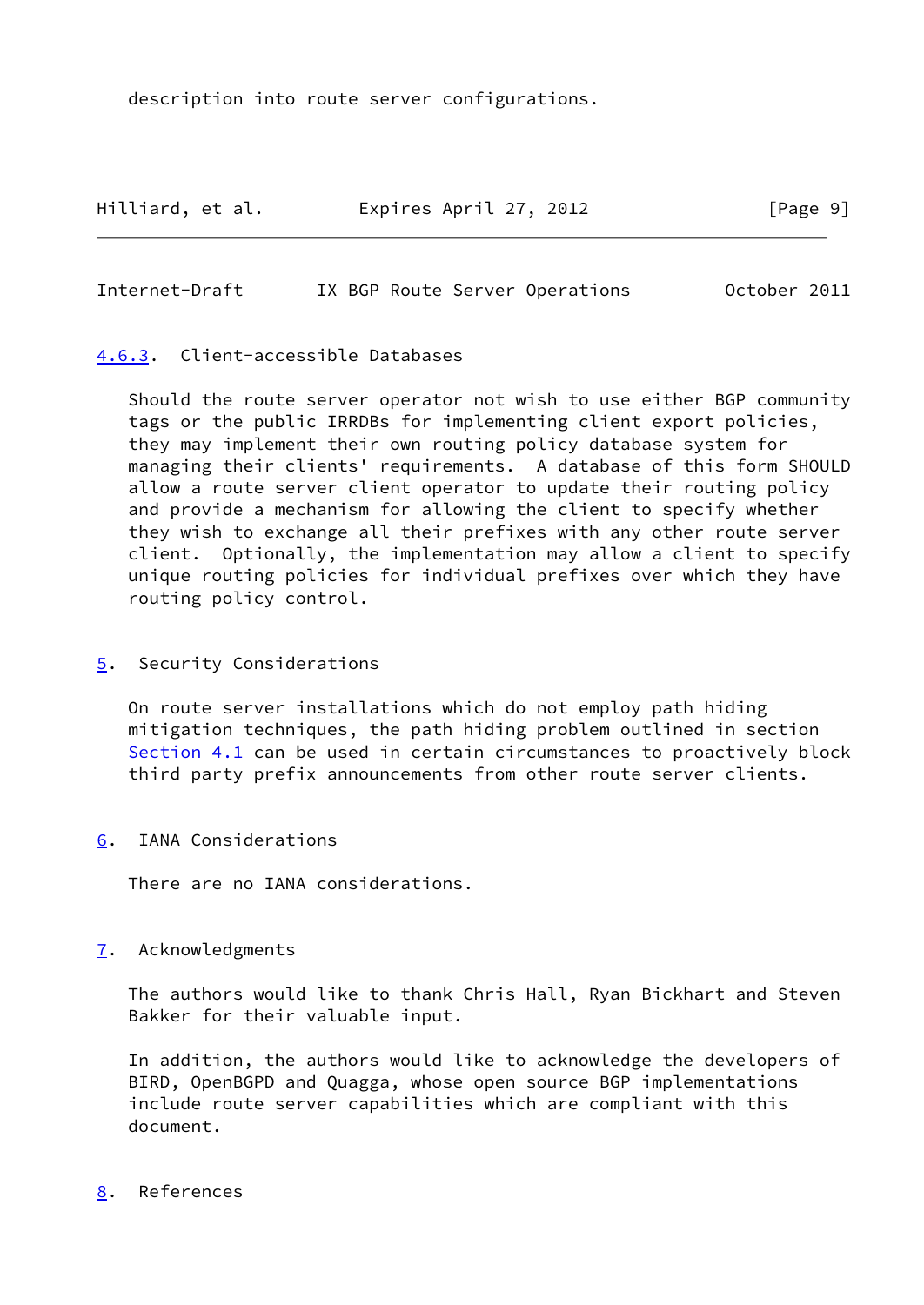<span id="page-11-0"></span>[8.1](#page-11-0). Normative References

<span id="page-11-3"></span> [I-D.jasinska-ix-bgp-route-server] Jasinska, E., Hilliard, N., Raszuk, R., and N. Bakker, "Internet Exchange Route Server", [draft-jasinska-ix-bgp-route-server-03](https://datatracker.ietf.org/doc/pdf/draft-jasinska-ix-bgp-route-server-03) (work in progress), October 2011.

Hilliard, et al. **Expires April 27, 2012** [Page 10]

<span id="page-11-2"></span>Internet-Draft IX BGP Route Server Operations October 2011

 [RFC2119] Bradner, S., "Key words for use in RFCs to Indicate Requirement Levels", [BCP 14](https://datatracker.ietf.org/doc/pdf/bcp14), [RFC 2119](https://datatracker.ietf.org/doc/pdf/rfc2119), March 1997.

<span id="page-11-1"></span>[8.2](#page-11-1). Informative References

- [RFC1997] Chandrasekeran, R., Traina, P., and T. Li, "BGP Communities Attribute", [RFC 1997,](https://datatracker.ietf.org/doc/pdf/rfc1997) August 1996.
- [RFC2622] Alaettinoglu, C., Villamizar, C., Gerich, E., Kessens, D., Meyer, D., Bates, T., Karrenberg, D., and M. Terpstra, "Routing Policy Specification Language (RPSL)", [RFC 2622,](https://datatracker.ietf.org/doc/pdf/rfc2622) June 1999.
- [RFC4271] Rekhter, Y., Li, T., and S. Hares, "A Border Gateway Protocol 4 (BGP-4)", [RFC 4271](https://datatracker.ietf.org/doc/pdf/rfc4271), January 2006.
- [RFC4360] Sangli, S., Tappan, D., and Y. Rekhter, "BGP Extended Communities Attribute", [RFC 4360,](https://datatracker.ietf.org/doc/pdf/rfc4360) February 2006.
- [RFC4456] Bates, T., Chen, E., and R. Chandra, "BGP Route Reflection: An Alternative to Full Mesh Internal BGP (IBGP)", [RFC 4456,](https://datatracker.ietf.org/doc/pdf/rfc4456) April 2006.
- [RFC4893] Vohra, Q. and E. Chen, "BGP Support for Four-octet AS Number Space", [RFC 4893](https://datatracker.ietf.org/doc/pdf/rfc4893), May 2007.
- [RFC5226] Narten, T. and H. Alvestrand, "Guidelines for Writing an IANA Considerations Section in RFCs", [BCP 26](https://datatracker.ietf.org/doc/pdf/bcp26), [RFC 5226](https://datatracker.ietf.org/doc/pdf/rfc5226), May 2008.
- <span id="page-11-4"></span> [RS-ARCH] Govindan, R., Alaettinoglu, C., Varadhan, K., and D. Estrin, "A Route Server Architecture for Inter-Domain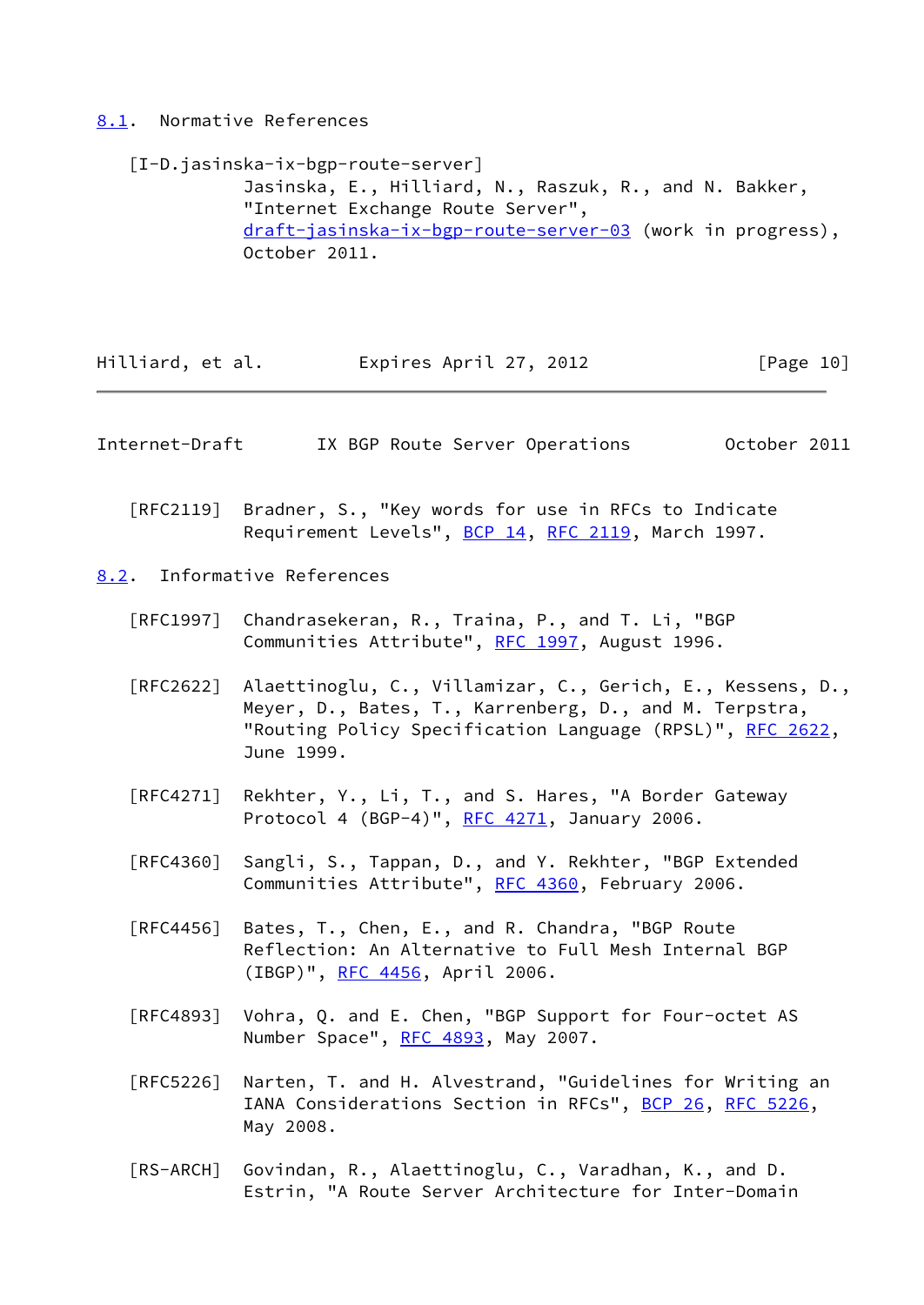Routing", 1995, <[http://www.cs.usc.edu/research/95-603.ps.Z>](http://www.cs.usc.edu/research/95-603.ps.Z).

Authors' Addresses

 Nick Hilliard INEX 4027 Kingswood Road Dublin 24 IE

Email: nick@inex.ie

Hilliard, et al. **Expires April 27, 2012** [Page 11] Internet-Draft IX BGP Route Server Operations October 2011 Elisa Jasinska Limelight Networks 222 South Mill Avenue Tempe, AZ 85281 US Email: elisa@llnw.com Robert Raszuk NTT MCL Inc. 101 S Ellsworth Avenue Suite 350 San Mateo, CA 94401

Email: robert@raszuk.net

US

 Niels Bakker AMS-IX B.V. Westeinde 12 Amsterdam, NH 1017 ZN NL

Email: niels.bakker@ams-ix.net